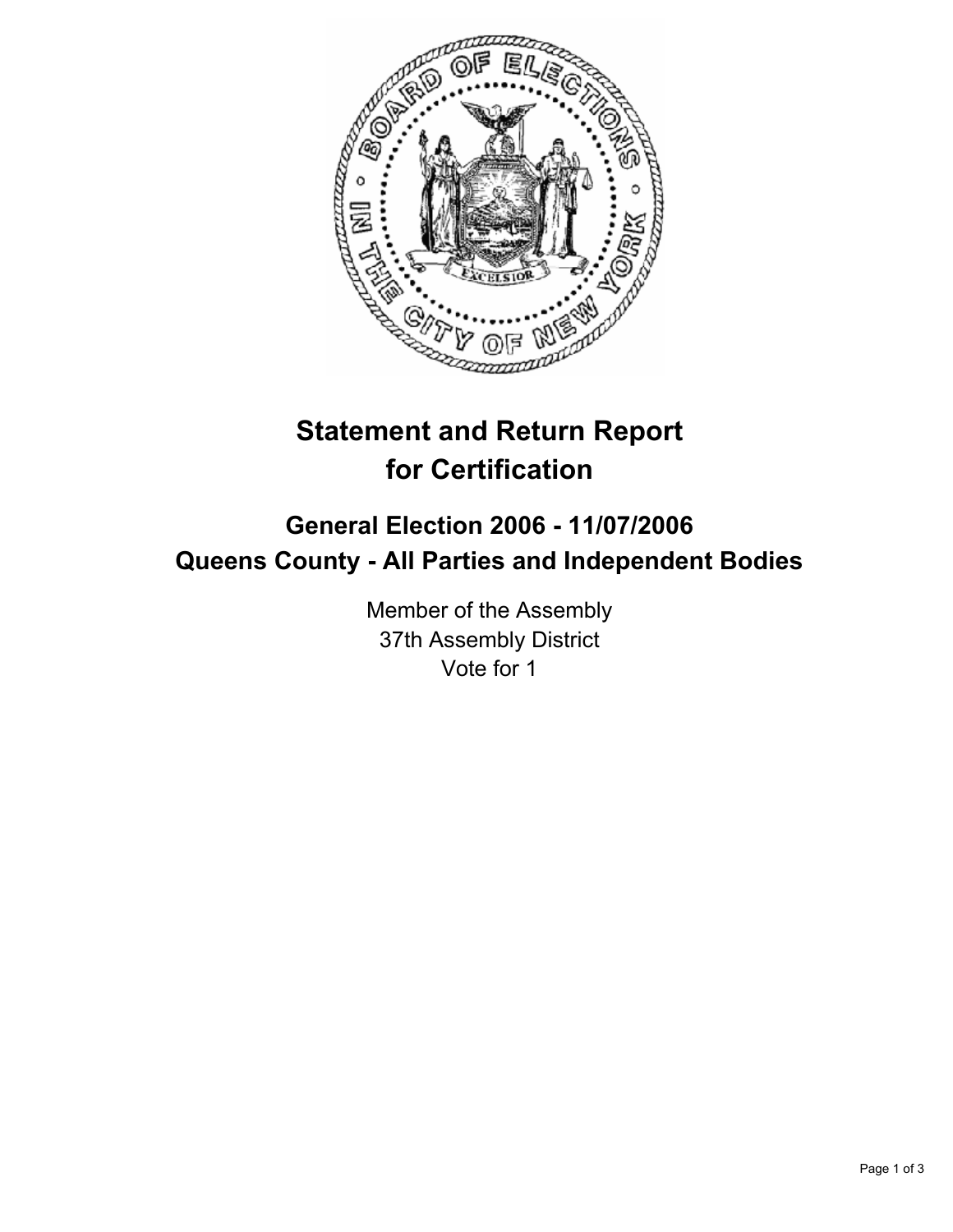

### **Assembly District 37**

| PUBLIC COUNTER                 | 14,129 |
|--------------------------------|--------|
| <b>EMERGENCY</b>               | 0      |
| ABSENTEE/MILITARY              | 178    |
| <b>AFFIDAVIT</b>               | 331    |
| <b>Total Ballots</b>           | 14,700 |
| CATHERINE T NOLAN (DEMOCRATIC) | 10,102 |
| FERNANDO FERRER (WRITE-IN)     |        |
| JOHN WARD (WRITE-IN)           |        |
| MARK SABELMAN (WRITE-IN)       |        |
| NON- ENGLISH (WRITE-IN)        |        |
| THOMAS BROCK (WRITE-IN)        |        |
| <b>Total Votes</b>             | 10,107 |
| Unrecorded                     | 4,593  |